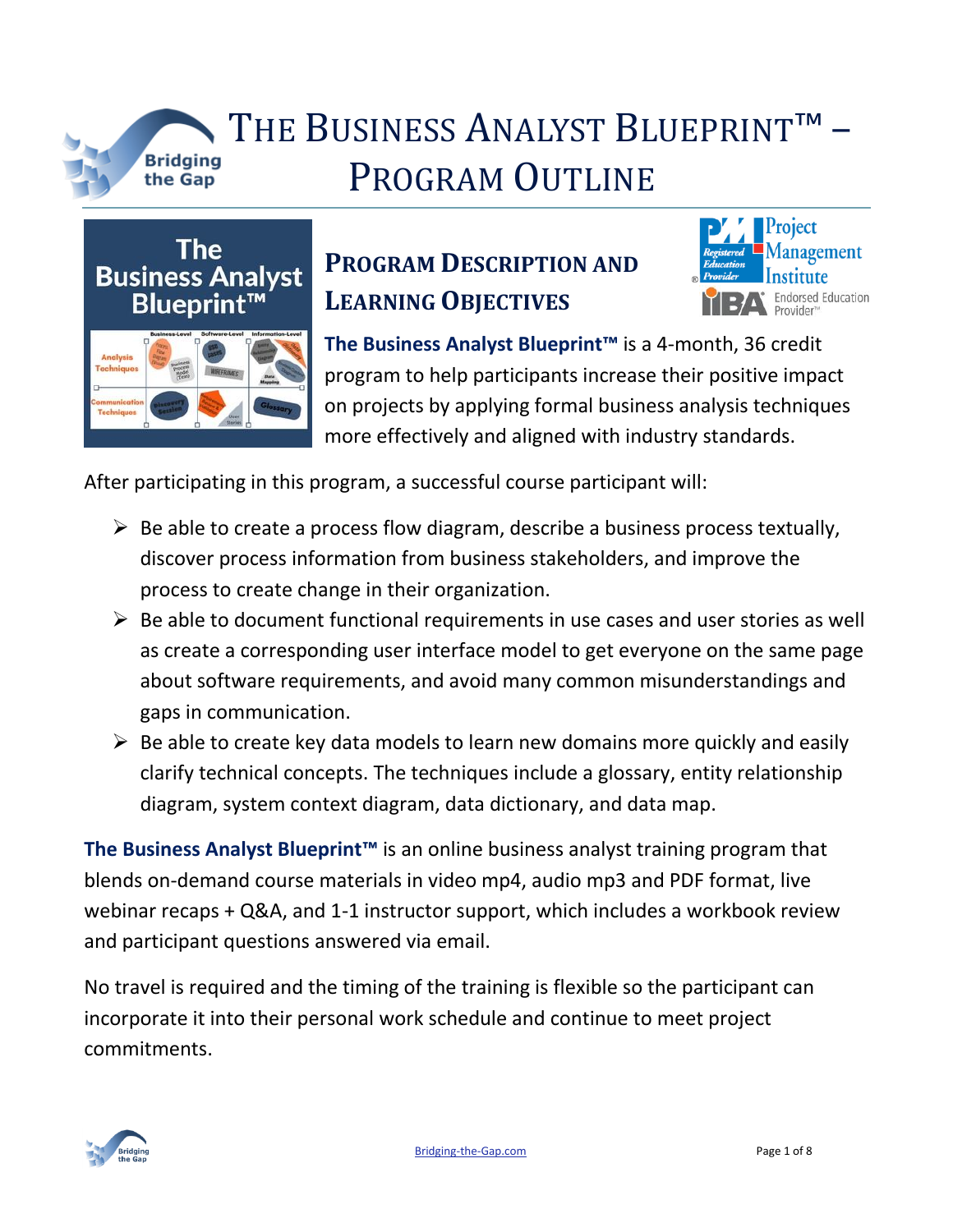### **KEY INFORMATION**

| <b>Start Date</b>           | September 13, 2018                                                        |
|-----------------------------|---------------------------------------------------------------------------|
| <b>End Date</b>             | January 18, 2019                                                          |
| Investment                  | \$2,997 USD                                                               |
|                             | (Discounts are available for 3+ participants from the same organization.) |
| <b>Professional Credits</b> | 36 PDs, CDUs, PDUs/Contact Hours for IIBA® or PMI®                        |
|                             | certification or recertification (available once/participant)             |

### **PROGRAM OUTLINE**

#### **Module 1: Business Process Analysis**

On-Demand Course Materials (mp4, mp3, and PDF) cover:

- $\triangleright$  Introduction to Business Process Analysis
- $\triangleright$  How to Create a Process Flow Diagram
- $\triangleright$  How to Engage Stakeholders to Discover the As-Is Business Process
- $\triangleright$  How to Analyze the Business Process Details
- $\triangleright$  How to Validate a Business Process Model
- $\triangleright$  How to Improve a Business Process

#### **Module 2: Use Cases and Wireframes**

On-Demand Course Materials (mp4, mp3, and PDF) cover:

- $\triangleright$  Introduction to Use Cases and Wireframes
- $\triangleright$  How to Analyze Functional Requirements in a Use Case
- $\triangleright$  How to Create a Wireframe
- $\triangleright$  Use Cases and User Stories in Agile
- $\triangleright$  How to Make Sure a Use Case is Clear and Complete
- $\triangleright$  How to Review and Validate Use Cases and Wireframes





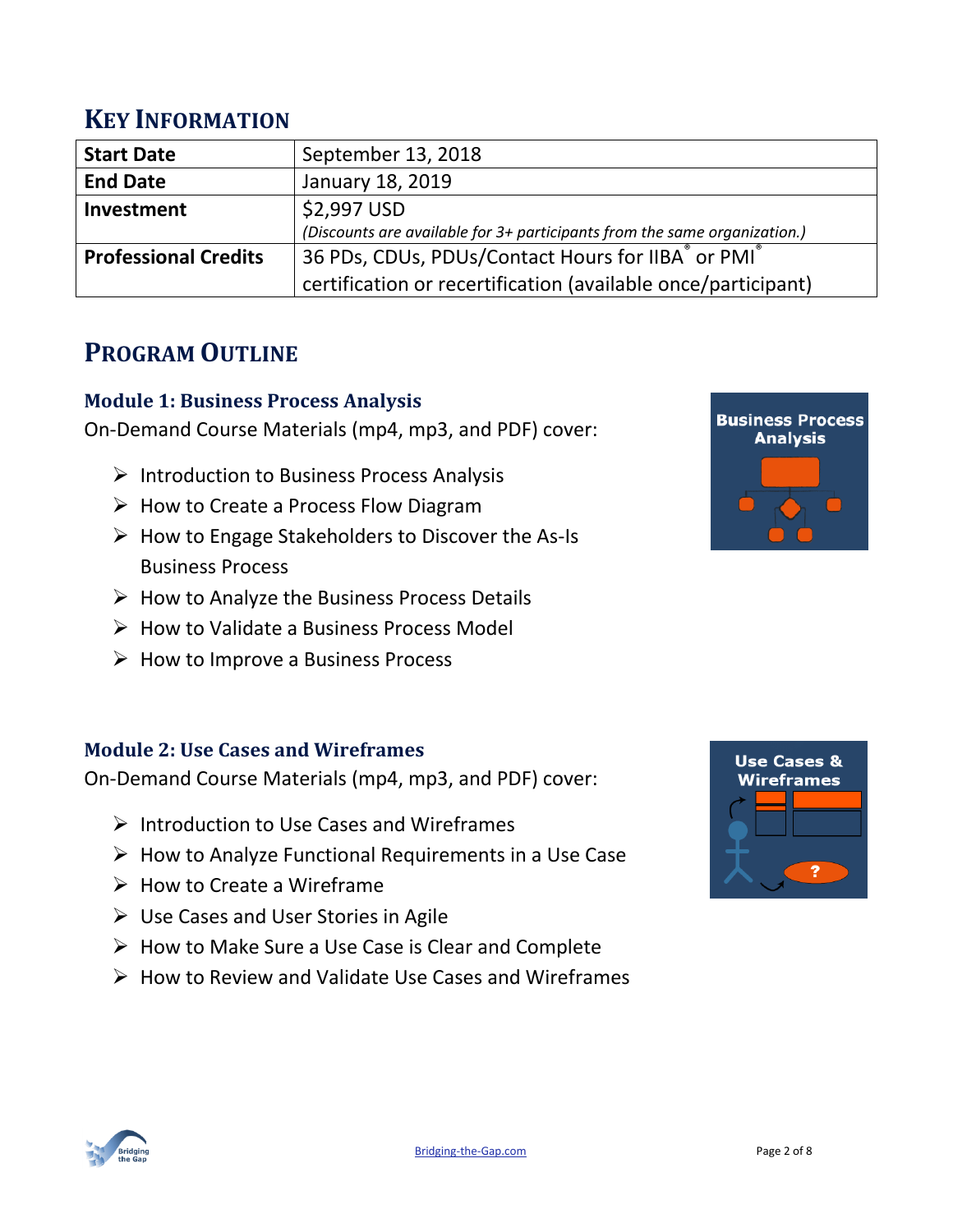#### **Module 3: Data Modeling for Business Analysts**

On-Demand Course Materials (mp4, mp3, and PDF) cover:

- $\triangleright$  How to Get Started with Data Modeling
- $\triangleright$  How to Clarify Business Terminology Using a Glossary
- $\triangleright$  How to Create an Entity Relationship Diagram
- $\triangleright$  How to Create a Data Dictionary
- $\triangleright$  How to Create a System Context Diagram
- $\triangleright$  How to Create a Data Map

### **CERTIFICATE OF COMPLETION REQUIREMENTS**

**The Business Analyst Blueprint™** is endorsed by the International Institute of Business Analysis™ (IIBA®) and Project Management Institute (PMI)® and successful completion of the program will qualify for 36 professional development credits (PDs, CDUs, PDUs/Contact Hours).

To successfully complete the course and earn a Certificate of Completion, the participant must complete a workbook for each module, demonstrating that they've gone through each lesson and put their learning into action.



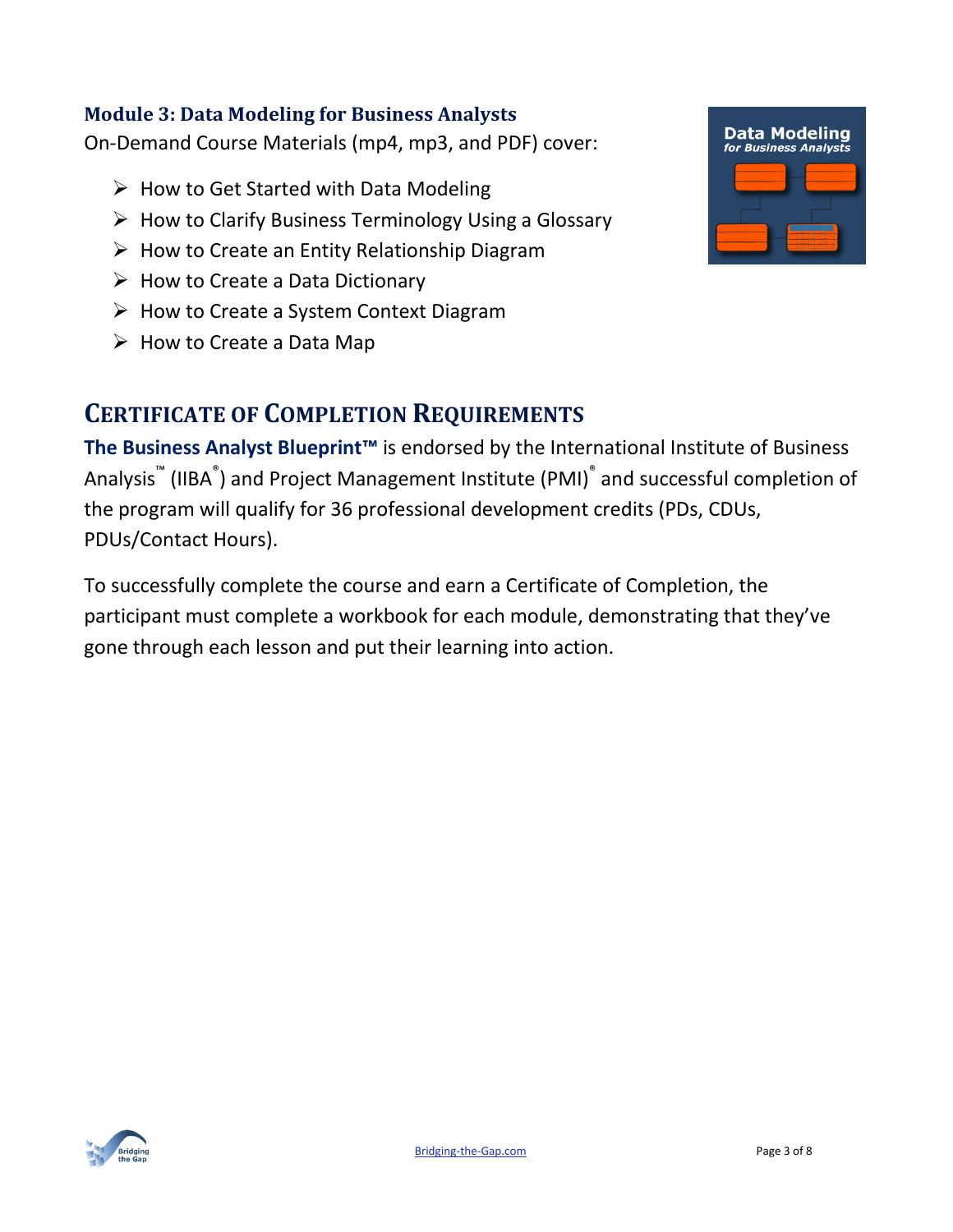

# Bridging **ABOUT BRIDGING THE GAP**

Bridging the Gap offers business analysis and project management professionals best-in-class, virtual, and ondemand training to support their professional development and certification goals.



Bridging the Gap has been serving the business analyst community since 2008. We are an Endorsed Education Provider<sup>™</sup> of the International Institute of Business Analysis<sup>®</sup> and a Registered Education Provider<sup>®</sup> with the Project Management Institute, Inc.

Bridging the Gap offers [virtual business analysis courses](http://www.bridging-the-gap.com/business-analysis-training-courses/) to professionals who want to get started in a business analyst career or make sure they succeed in their current business analyst position. All of our courses are delivered virtually and that means you don't need to travel anywhere farther than your closest computer with an internet connection. They are also very flexible, allowing for participants to maintain project commitments while improving their skills.

Instructor support spans for the entire course timeline **you can apply what you learn on your real project work, ask questions, and receive instructor feedback. You will see immediate improvements on your active projects when you successfully apply the course materials.**

> Browse our online course catalog at: <http://www.bridging-the-gap.com/business-analysis-training-courses/>

Questions? We are happy to help. Email us at [info@bridging-the-gap.com](mailto:info@bridging-the-gap.com)

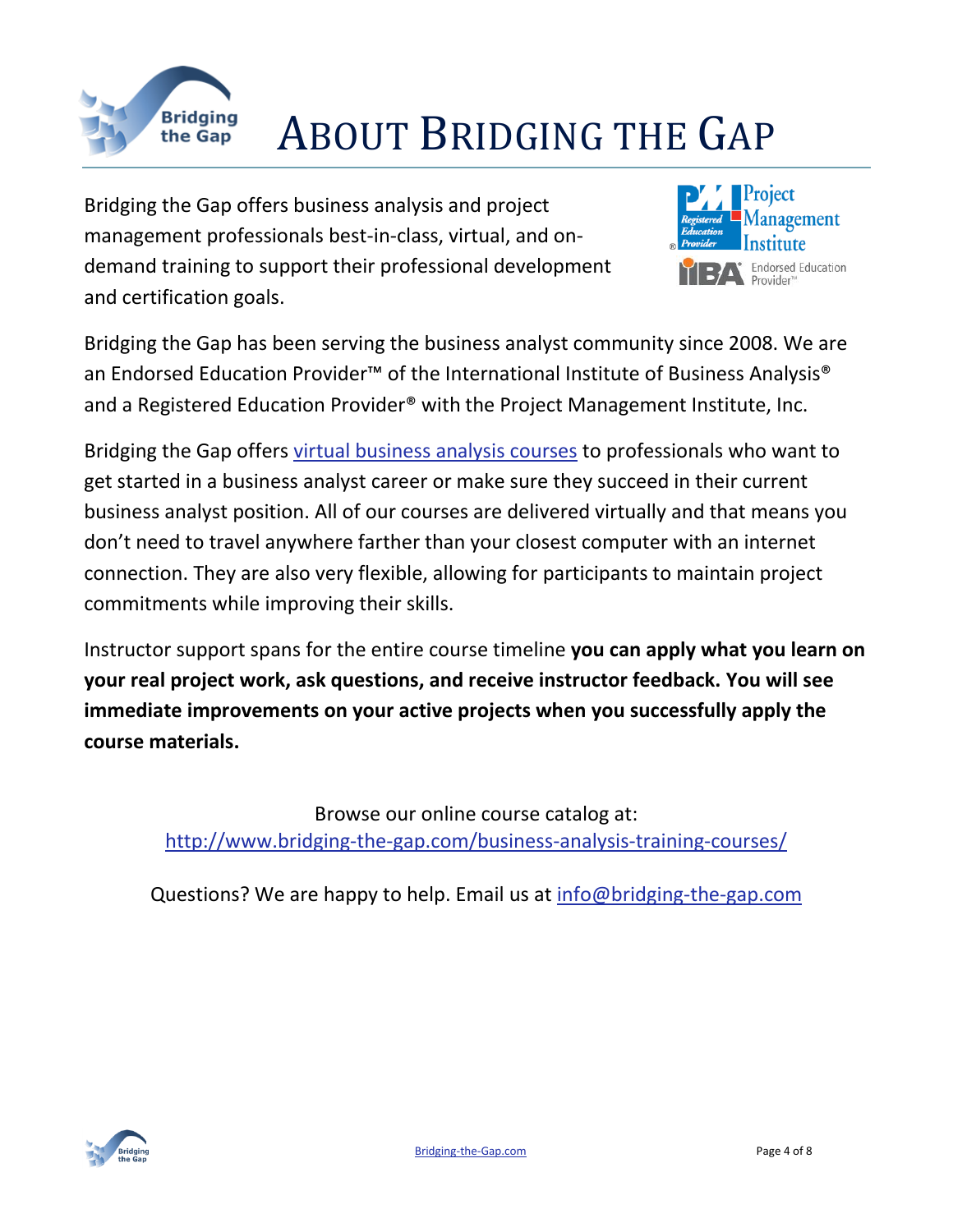

# Bridging **OUR INSTRUCTORS**

All of our instructors are senior business analysts with deep experience in the profession and industry-standard certifications. They are on-hand to help you apply your course materials and they provide the 1-1 support and evaluations that our [virtual business](http://www.bridging-the-gap.com/business-analysis-training-courses/)  [analysis courses](http://www.bridging-the-gap.com/business-analysis-training-courses/) have come to be known for.

When you join a Bridging the Gap course, you will receive content and learning materials created by Laura Brandenburg, CBAP. As you go through the course, you can email in questions and submit work for review by one of our other certified instructors.

### **LAURA BRANDENBURG, CBAP**



Laura Brandenburg is an internationally-recognized leader known for helping mid-career professionals start business analysis careers. She is the creator of Bridging the Gap and the bestselling author of *[How to Start a Business Analyst Career.](http://www.bridging-the-gap.com/become-a-business-analyst/)*

Laura designed and created the BA Essentials Master Class, Business Process Analysis, Use Cases and Wireframes, and Data

Modeling for Business Analysts – all courses that have served hundreds of participants in the business analysis community.

Laura brings more than a decade of experience in the business analysis profession, filling such diverse roles as a full-time business analyst, consultant, and hiring manager. She brings all of these perspectives into her writing, presenting, coaching, and training to help you find transferable business analysis skills, expand your business analysis experience, and start your business analysis career with confidence.

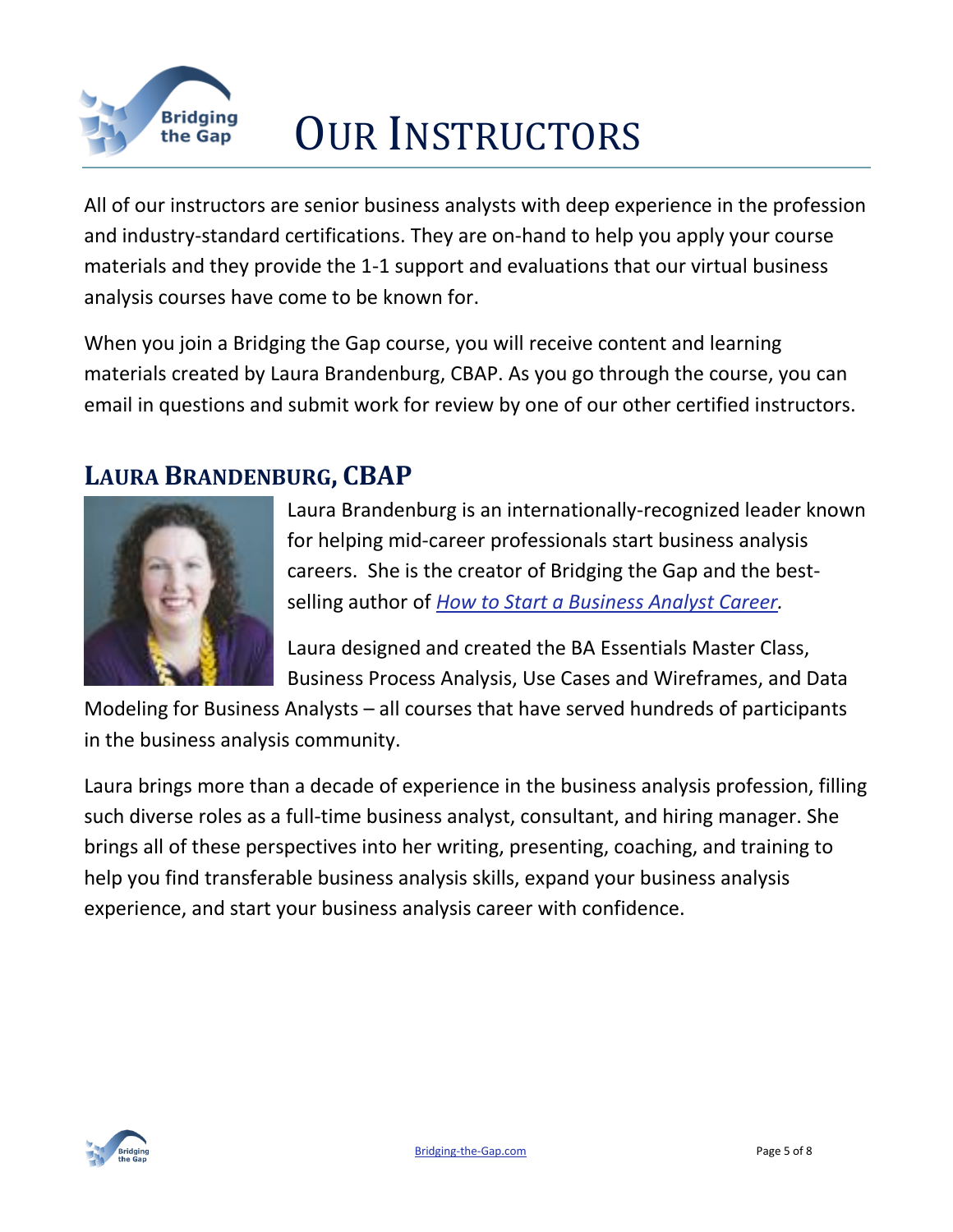### **PAULA BELL, CBAP**



Paula Bell is a Business Analyst mentor, coach and author with 18 years in project roles to include business analyst, requirements manager, business process quality manager, technical writer, project manager, developer, test lead and implementation lead. Paula has experience in a variety of industries to include media, courts, carpet manufacturing, banking and mortgage. Paula has

led multiple highly-visible multi-million dollar technology and business projects to transform businesses where she was the Consultant, Requirements Manager or Lead Business Analyst.

Paula holds a BS in Management Information Systems, is an IIBA<sup>®</sup> Certified Business Analysis Professional™ (CBAP®), and BA Certified through B2T. She started a mentoring program and chaired the communications committee for her local IIBA $\degree$  chapter, has written articles for B2T, Business Analyst Times, and Modern Analyst, and has conducted podcasts with the BACoach and Dave Saboe.

### **DOUG GOLDBERG, CBAP**



Doug Goldberg is an industry leading business analyst and an IIBA<sup>®</sup> Certified Business Analysis Professional™ (CBAP<sup>®</sup>).

Doug's passion for business analysis and core skill development are what has propelled his growth and afforded great opportunities in BA Management and Leadership, Center of Excellence Development, Mentoring Program development, BA consulting excellence, BA value determination and evangelism,

blogging, course instructing, speaking and MENTORING business analysts!

Doug is currently avidly mentoring several Business Analysts across the globe, promoting business architecture capability, blogging about business analysis and architecture on his site, [DougGtheBA.com,](http://www.douggtheba.com/) instructing courses and speaking to encourage others to excel in the professional development of BA skills.

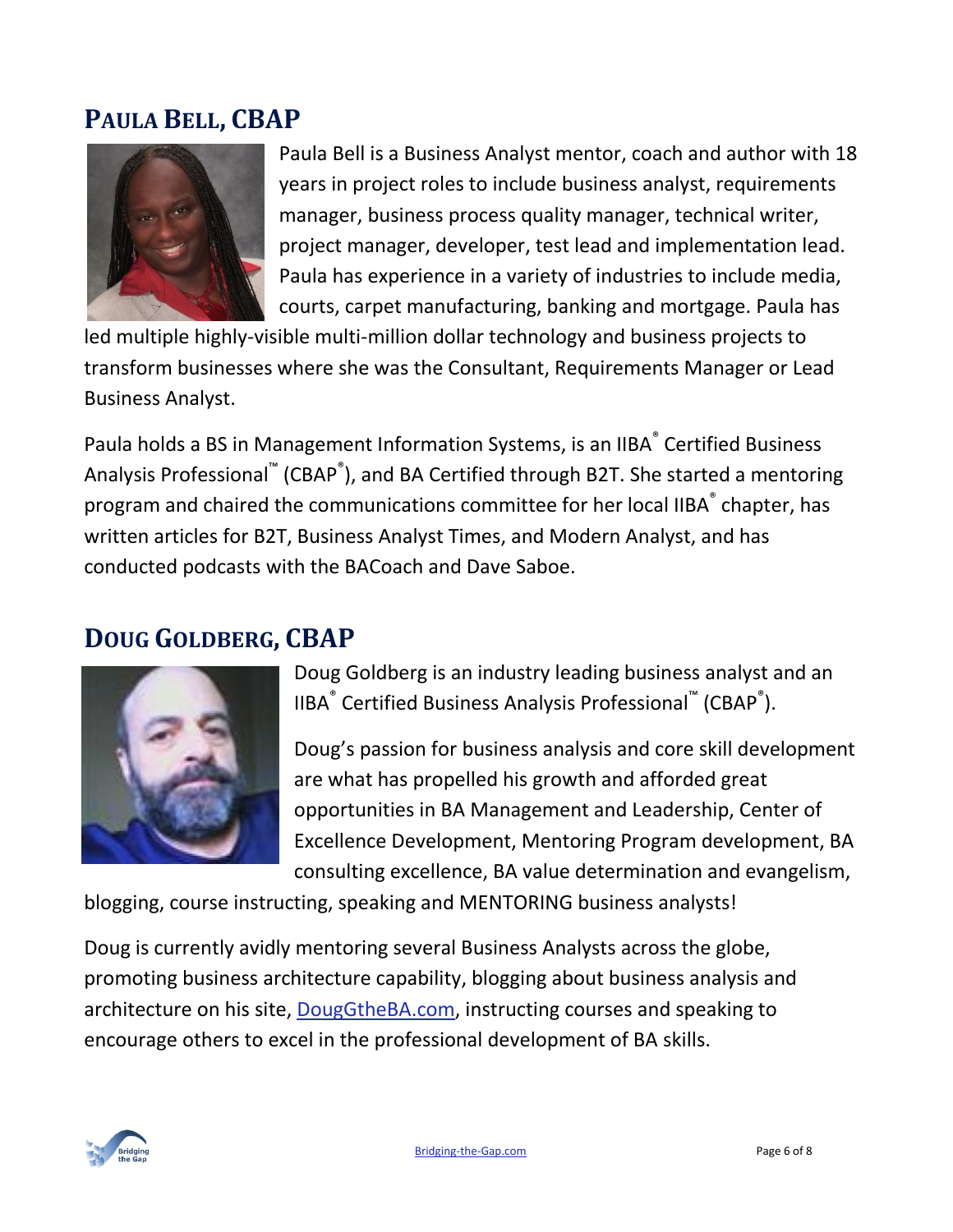### **DISHA TRIVEDI, CBAP**



Disha moved to the United States from India in 2001. She first learned about Use Cases and Extreme Programming in her Software Engineering class at NC State University. Little did she know that this was only a start of her lifelong affair with Business Analysis. After obtaining her degree in Computer Science and Economics at NC State, she quickly proceeded to work with organizations that provided her insight into the Utility, Education,

Education, and Mortgage sectors. She started as a Programmer, using every available opportunity to perform Business Analyst duties, and soon she got her first break. She later received her CBAP<sup>®</sup> in 2011.

Now, after more than 10 years of working in IT, she continues to enjoy helping organizations leverage the power of Business Analysis is passionate about sharing this knowledge with budding Business Analysts. She served as the Secretary for South Florida IIBA $^{\degree}$  chapter from 2011 to 2014 and continues to be an active IIBA $^{\degree}$  member.

When not promoting Business Analysis, Disha spends her time with her two young daughters and her husband in Northern Virginia.

### **ARCHANA MAGANTY, CCBA**



Archana moved to the United Kingdom in 2001 from Secunderabad, India. She started working as junior Programmer in IBM Lotus Notes in the year 1999 in India and continued in the same technology in the UK until 2012. During this tenure, she scaled up the ladder to be Technology Lead along with using Business Analysis skills at every given opportunity. She joined a world-renowned consultancy in 2012 as Business Solutions

Manager/Business Analyst in London, thus bridging the gap between Business Analysts and Technology, and followed on to do similar roles in various projects. However, she felt directionless due to lack of framework understanding.